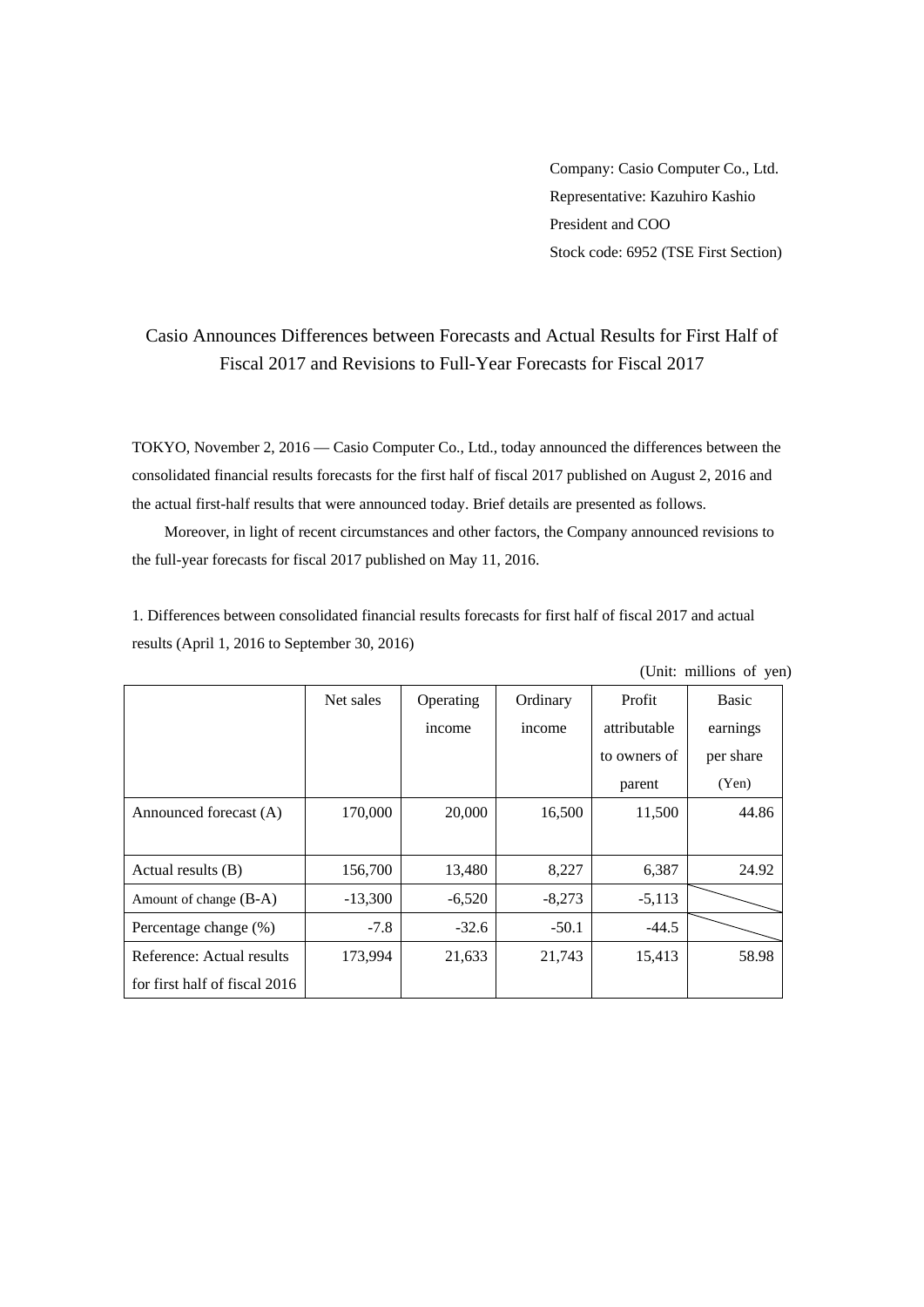2. Revision of full-year consolidated financial results forecasts for fiscal 2017 (April 1, 2016 to March 31, 2017)

(Unit: millions of yen)

|                           | Net sales | Operating | Ordinary  | Profit       | <b>Basic</b> |
|---------------------------|-----------|-----------|-----------|--------------|--------------|
|                           |           | income    | income    | attributable | earnings per |
|                           |           |           |           | to owners of | share        |
|                           |           |           |           | parent       | (Yen)        |
|                           | 370,000   | 48,000    | 46,000    | 33,000       | 128.74       |
| Previous forecast (A)     |           |           |           |              |              |
| Current revised forecast  | 330,000   | 30,500    | 25,500    | 18,000       | 70.22        |
| (B)                       |           |           |           |              |              |
| Amount of change (B-A)    | $-40,000$ | $-17,500$ | $-20,500$ | $-15,000$    |              |
| Percentage change (%)     | $-10.8$   | $-36.5$   | $-44.6$   | $-45.5$      |              |
| Reference: Actual results | 352,258   | 42,169    | 41,069    | 31,194       | 119.72       |
| for fiscal 2016           |           |           |           |              |              |

3. Reasons for differences and revision of forecasts

## (First half)

Due to the impact of the sharp appreciation in the value of the yen and adjustments to production and sales accompanying the implementation of structural reform of the Systems Equipment segment, both net sales and operating income fell short of the previous forecasts.

In addition, the yen continued to appreciate in value during the second quarter, and Casio recorded currency exchange losses. As a result, ordinary income and profit attributable to owners of parent also fell short of the previous forecasts.

## (Full year)

Due to forecasts of continued appreciation in the value of the yen and the impact from structural reform of the Systems Equipment business, while also considering the financial results for the first half of the current fiscal year, Casio has become likely that net sales, operating income, ordinary income and profit attributable to owners of parent will all fall short of the initial forecasts.

 Casio will record declines in sales and profit for the current fiscal year due to temporary factors. Going forward, however, the Company will continue to solidify its strong profitability, driven by the product planning skills and unique technical strengths it has fostered by "creating something from nothing," thereby paving the way for significant growth in the future.